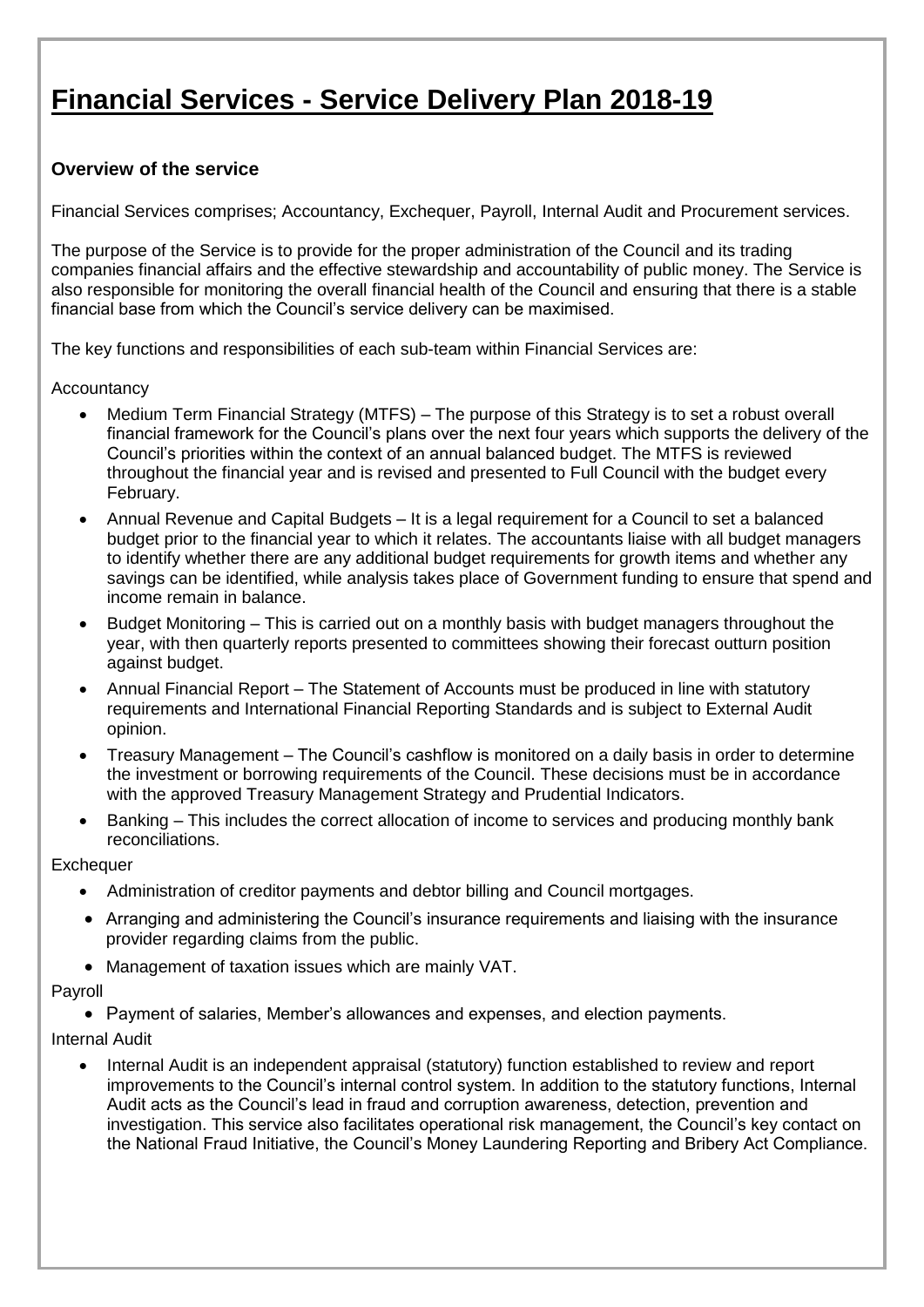Procurement

 To ensure that the Council maximises value for money in its purchasing of goods and services, by ensuring that procedures are in place, and followed, that allow appropriate competition to take place between suppliers, thus ensuring prices paid are competitive.

### **Cost of service**

The budgeted cost of running the Service in 2017-18 is £431,971 which includes staffing costs, the service level agreements for Internal Audit and Procurement with LGSS, supplies and services (but not internal recharges).

### **Staffing information**

These services are provided by 9.87 full time equivalents (FTE) staff as follows; Accountancy - 4.87 FTE, Exchequer - 2.9 FTE, Payroll - 1.6 FTE

Internal Audit and Procurement Services are provided via an SLA with LGSS and as such, there are no staff directly employed by East Cambrideshire District Council.

## **Forward planning for Councillors**

| <b>Proposed</b><br>date of<br>decision | <b>Item</b>                                                             | <b>Service Area</b>               | <b>Service</b><br><b>Delivery</b><br><b>Champion</b> | <b>Committee</b>                                                     |
|----------------------------------------|-------------------------------------------------------------------------|-----------------------------------|------------------------------------------------------|----------------------------------------------------------------------|
| <b>June 2018</b>                       | 2017-18 Outturn<br>Report to<br>Committee                               | <b>Budget Monitoring</b>          | <b>Cllr Chris Morris</b>                             | Resources &<br>Finance                                               |
| <b>June 2018</b>                       | <b>Internal Audit</b><br>Annual Report &<br><b>Opinion 2017-18</b>      | <b>Internal Audit</b>             | <b>Cllr Chris Morris</b>                             | Resources &<br>Finance                                               |
| <b>July 2018</b>                       | Quarter 1 Budget<br>Monitoring<br>Reports for 2018-<br>19 to Committees | <b>Budget Monitoring</b>          | <b>Cllr Chris Morris</b>                             | Community,<br>Regulatory and<br>Resources &<br>Finance<br>Committees |
| <b>July 2018</b>                       | Approval of the<br>2017-18<br>Statement of<br>Accounts                  | <b>Annual Financial</b><br>Report | <b>Cllr Chris Morris</b>                             | Resources &<br>Finance                                               |
| <b>July 2018</b>                       | Approval of the<br>2017-18 Annual<br>Governance<br>Statement            | <b>Internal Audit</b>             | <b>Cllr Chris Morris</b>                             | Resources &<br>Finance                                               |
| November 2018                          | Quarter 2 Budget<br>Monitoring<br>Reports for 2018-<br>19 to Committees | <b>Budget Monitoring</b>          | Cllr Chris Morris                                    | Community,<br>Regulatory and<br>Resources &<br>Finance<br>Committees |
| November 2018                          | <b>Internal Audit</b><br>Interim Report<br>2018-19                      | <b>Internal Audit</b>             | <b>Cllr Chris Morris</b>                             | Resources &<br>Finance                                               |
| December 2018                          | <b>Annual Fraud</b><br>Report                                           | <b>Internal Audit</b>             | <b>Cllr Chris Morris</b>                             | Resources &<br>Finance                                               |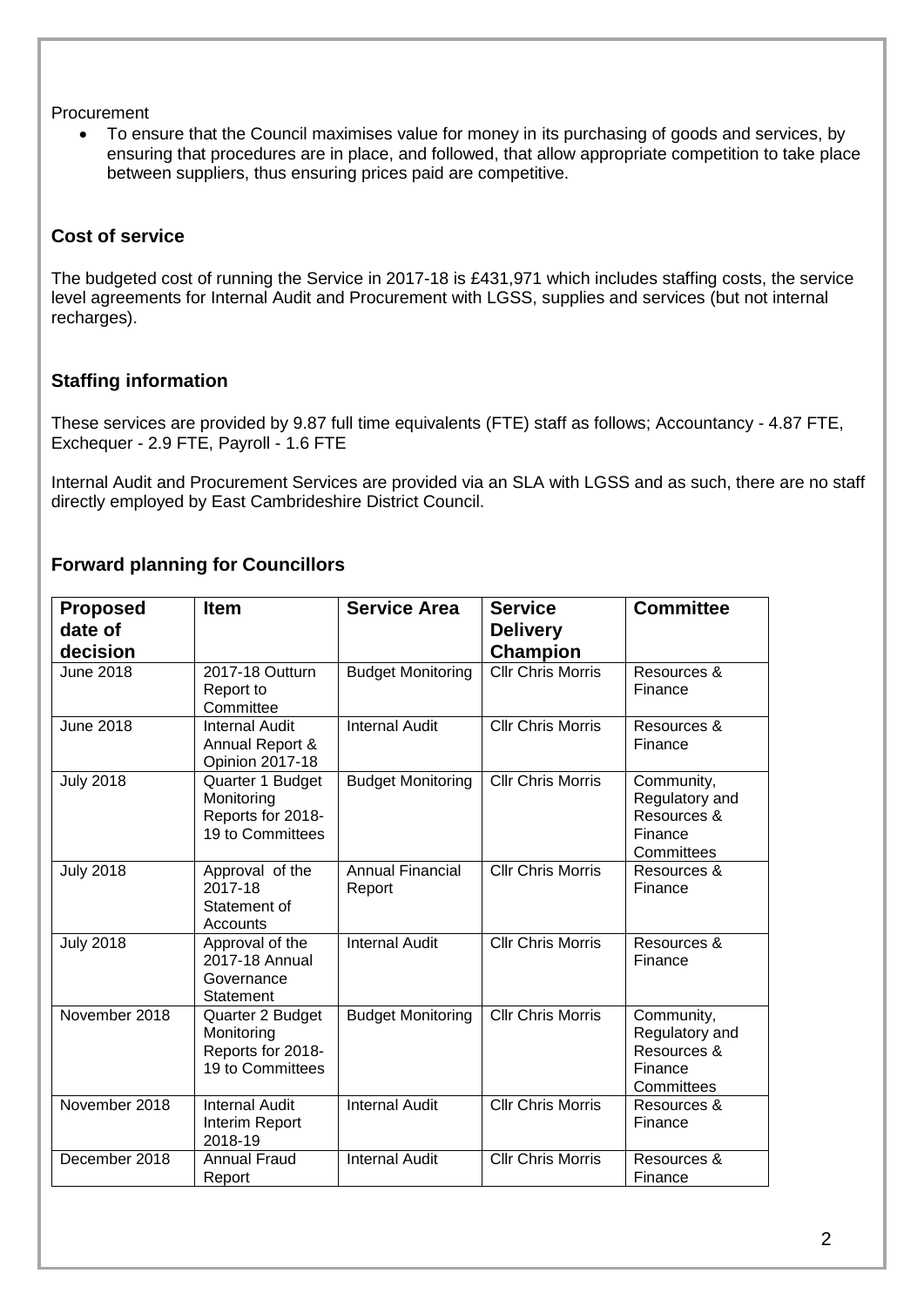| December 2018 | <b>Council Tax Base</b>        | <b>Annual Budget</b>     | <b>Cllr Chris Morris</b> | Resources &         |
|---------------|--------------------------------|--------------------------|--------------------------|---------------------|
|               | Setting                        |                          |                          | Finance             |
| January 2019  | Quarter 3 Budget               | <b>Budget Monitoring</b> | <b>Cllr Chris Morris</b> | Community,          |
|               | Monitoring                     |                          |                          | Regulatory and      |
|               | Reports for 2018-              |                          |                          | Resources &         |
|               | 19 to Committees               |                          |                          | Finance             |
|               |                                |                          |                          | Committees          |
| January 2019  | Draft Revenue &                | <b>Annual Budget</b>     | <b>Cllr Chris Morris</b> | Resources &         |
|               | <b>Capital Budgets</b>         |                          |                          | Finance             |
|               | 2019/20 Report                 |                          | <b>Cllr Chris Morris</b> | Resources &         |
| January 2019  | Approval of the<br>Medium Term | <b>Annual Budget</b>     |                          | Finance             |
|               | <b>Financial Strategy</b>      |                          |                          |                     |
| January 2019  | Approval of the                | <b>Annual Budget</b>     | <b>Cllr Chris Morris</b> | Resources &         |
|               | Treasury                       |                          |                          | Finance             |
|               | Management                     |                          |                          |                     |
|               | Strategy                       |                          |                          |                     |
| February 2019 | Setting of the                 | <b>Annual Budget</b>     | <b>Cllr Chris Morris</b> | <b>Full Council</b> |
|               | <b>Council Tax</b>             |                          |                          |                     |
|               | 2019/20                        |                          |                          |                     |
| February 2019 | Approval of the                | <b>Annual Budget</b>     | <b>Cllr Chris Morris</b> | <b>Full Council</b> |
|               | 2019/20 Revenue                |                          |                          |                     |
|               | Budgets, the                   |                          |                          |                     |
|               | Capital                        |                          |                          |                     |
|               | Programme,<br>Reserves, and    |                          |                          |                     |
|               | Fees and                       |                          |                          |                     |
|               | Charges                        |                          |                          |                     |
| March 2019    | <b>Internal Audit</b>          | <b>Internal Audit</b>    | <b>Cllr Chris Morris</b> | Resources &         |
|               | Charter and                    |                          |                          | Finance             |
|               | Annual Internal                |                          |                          | Committee           |
|               | <b>Audit Plan</b>              |                          |                          |                     |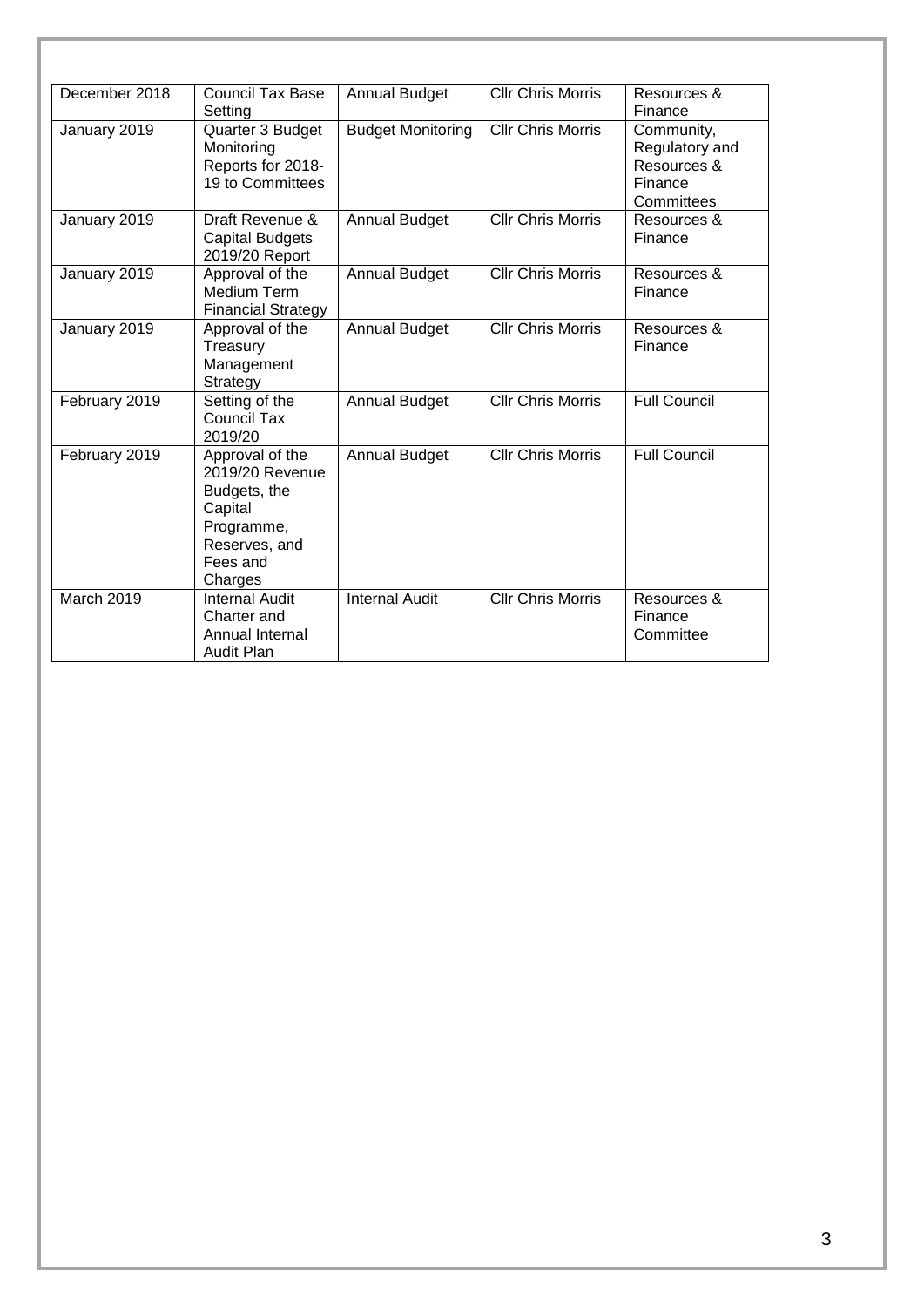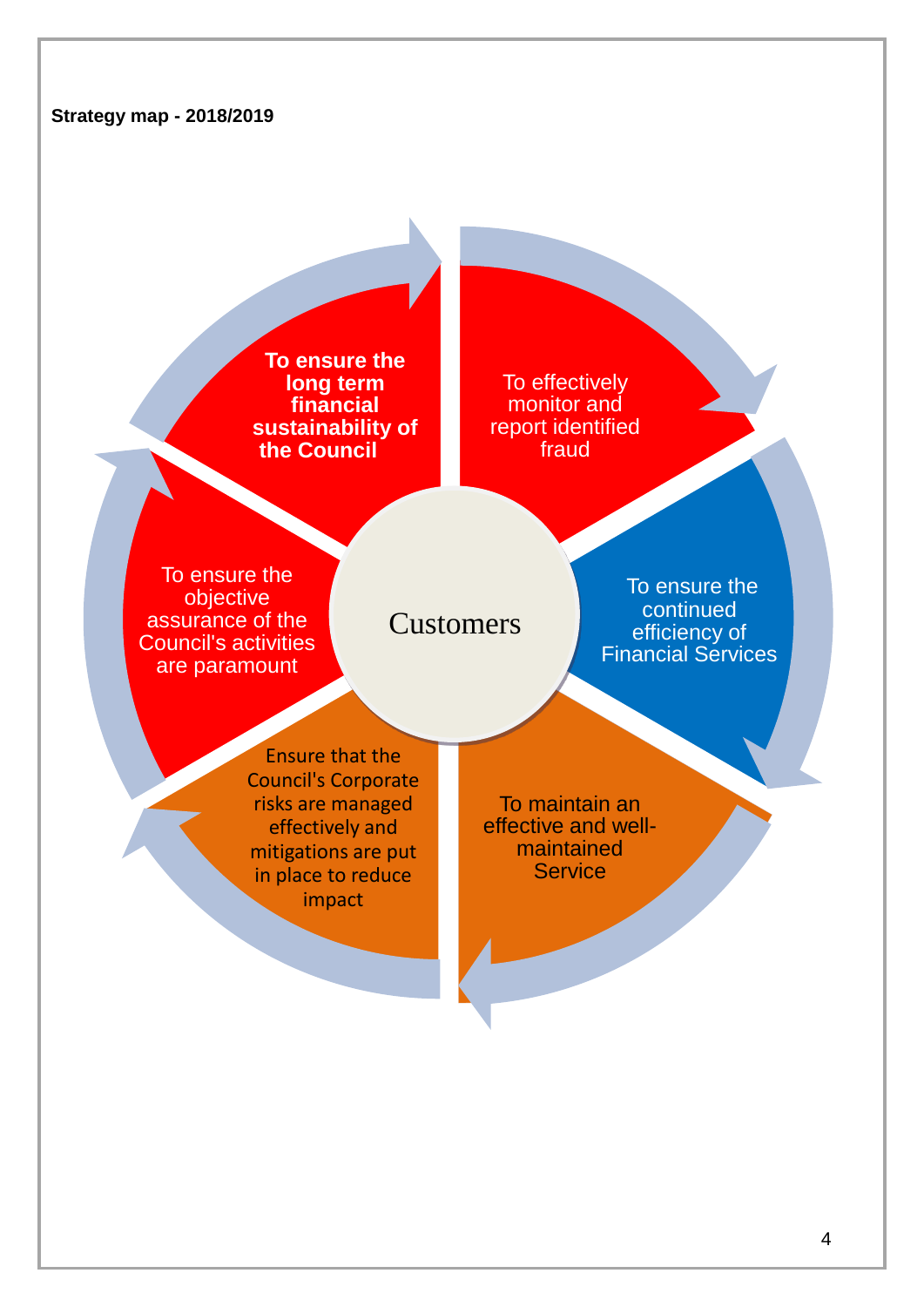| <b>Performance Measure</b>                                                         | <b>Link to Corporate Plan</b><br><b>Priority</b>                                                                                                                                      | <b>Target</b><br>and reporting timescale (i.e. 6 monthly or<br>annually)                                                                                                                                                                                                                                                                         | <b>Baseline from</b><br>previous year/output<br>from previous year                                                                               | <b>Owner and co-owners</b>                                                   |
|------------------------------------------------------------------------------------|---------------------------------------------------------------------------------------------------------------------------------------------------------------------------------------|--------------------------------------------------------------------------------------------------------------------------------------------------------------------------------------------------------------------------------------------------------------------------------------------------------------------------------------------------|--------------------------------------------------------------------------------------------------------------------------------------------------|------------------------------------------------------------------------------|
| To ensure the objective<br>assurance of the Council's<br>activities are paramount. | A customer driven efficient<br>Council with a "can do" attitude<br>and pro-business approach and<br>commercially focused to ensure<br>financial self-sufficiency for the<br>tax payer | Ensure that the Annual Internal Audit Plan adds value to the<br>organisation<br>Meet with 100% of Service Managers to assist in the<br>preparation of the annual Internal Audit Plan<br>To deliver the agreed Internal Audit Plan by 31 <sup>st</sup> March 2019                                                                                 | 100%                                                                                                                                             | <b>LGSS</b>                                                                  |
| To ensure the long term<br>financial sustainability of the<br>Council              | Delivering a financially sound &<br>well managed council                                                                                                                              | Produce a Medium Term Financial Strategy (MTFS) with<br>balanced budgets for two years, i.e. the budget year and the<br>subsequent year, with a trajectory which will allow the<br>Council to remain financial secure<br>Regularly reviewing high level corporate risks, including<br>public sector funding and the loss of major income streams | Completed and presented to<br>Council in February 2018                                                                                           | Ian Smith - Finance Manager                                                  |
|                                                                                    |                                                                                                                                                                                       | Produce the detailed budget for 2019-20 to a time frame that<br>allows the Council to set a legal budget<br>To hit the Full Council meeting in February 2019                                                                                                                                                                                     | Completed and presented to<br>Council in February 2018                                                                                           | Ian Smith - Finance Manager                                                  |
|                                                                                    |                                                                                                                                                                                       | Produce quarterly budget monitoring reports to Committees,<br>(both revenue and capital) and an Outturn report at yearend<br>Quarterly reports to hit Committee deadlines                                                                                                                                                                        | Quarterly                                                                                                                                        | Anne Wareham - Senior<br>Accountant<br>John Steel - Management<br>Accountant |
|                                                                                    |                                                                                                                                                                                       | To provide continued financial support to East Cambs<br>Trading Company and East Cambs Street Scene, including<br>the production of monthly budget monitoring reports and<br>cashflow projections for a number of years.<br>On-going general support.<br>Reporting to hit respective Company Board meetings.                                     | Monthly reports introduced<br>for management purposes<br>and presented to Board<br>meetings as appropriate                                       | Anne Wareham - Senior<br>Accountant<br>Amy Jeal- Management<br>Accountant    |
| To effectively monitor and<br>report identified fraud                              |                                                                                                                                                                                       | Work with partners to provide a co-ordinated approach to<br>tackling fraud (in accordance with the Cambridgeshire Anti-<br><b>Fraud Network priorities)</b><br>As required - On-going                                                                                                                                                            | The Cambridgeshire Anti-<br>Fraud Network has been<br>established and provides<br>the means for a co-<br>ordinated approach to<br>tackling fraud | <b>LGSS</b><br><b>ARP Fraud Team</b>                                         |



**East Cambridgeshire District Council**

# **Commitments towards our Vision**

# **Service Delivery Plan – Financial Services**